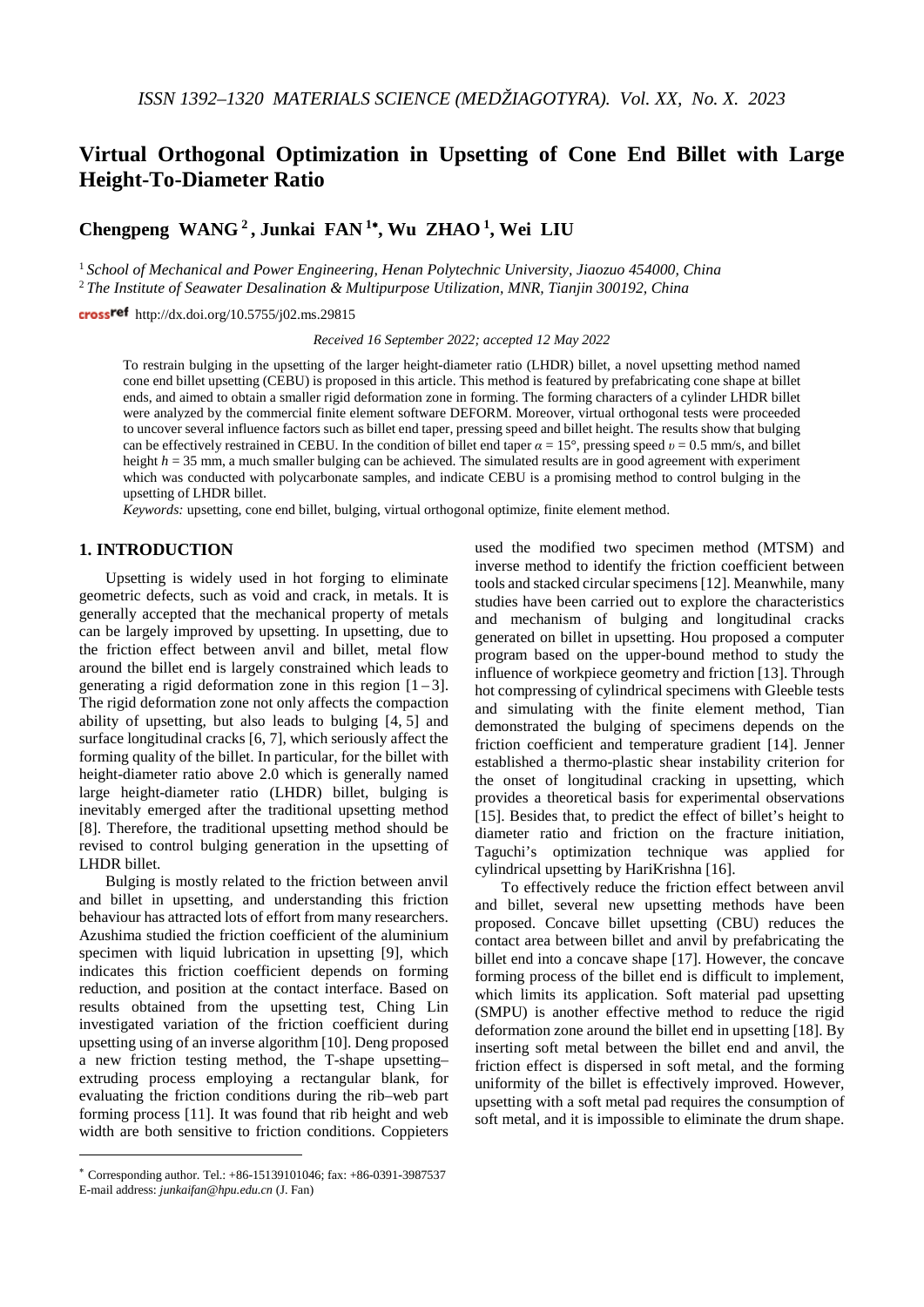

**Fig. 1.** Schematic of TU and CEBU: a – TU; b –CEBU

Besides that, stacking billet upsetting (SBU) is also proposed, but this method is prone to instability when dealing with LHDR billet. Although several new upsetting methods have been proposed to control bulging generation, all the previously mentioned methods suffer from some limitations. In addition, the number and solution of these new methods are not enough to suit various forming conditions.

As discussed above, refining friction condition is an essential and effective way to control bulging in upsetting, especially for LHDR billet. Meanwhile, the metal flow around the billet end should be considered to minimize the influence of the rigid deformation zone. In this article, a novel upsetting method named cone end billet upsetting (CEBU) is proposed. CEBU is featured by prefabricating the billet end into a cone shape, and aim to control bulging in the upsetting of the LHDR billet. The purpose of this study is to evaluate and validate CEBU in the upsetting of LHDR billet. Besides that, the optimized parameters of CEBU are achieved by virtual orthogonal tests to minimize bulging. The commercial finite element software DEFORM-3D was employed to analyse deformation characters and proceed with virtual orthogonal tests of LHDR billet with CEBU. In addition, the experiment was conducted with photoplastic material to verify the simulation results.

# **2. PRINCIPLE OF CONE END BILLET UPSETTING**

The schematic of traditional upsetting (TU) is illustrated in Fig. 1 a. Due to the friction between anvils and billet, two large rigid deformation zones are formed at the ends of the billet in upsetting. This leads to metal flow ability around the billet end being very poor. Meanwhile, the metal flows non-uniformly from the billet centre to its surface. Consequently, bulging is formed at the middle of the billet, and longitudinal cracks are simultaneously generated on the billet surface.

The principle of CEBU is schematically shown in Fig. 1 b. By prefabricating a cone shape at the billet end, the contact area between the billet end and anvil is reduced. Compared with traditional upsetting, the metal flow in the cone region is greatly improved, which reduces the influence of the rigid deformation zone. In addition, a smaller rigid deformation zone leads to improving the uniformity of metal flow around the billet end. Finally, the bulging is largely restrained with CEBU, especially for LHDR billet.

# **3. FINITE ELEMENT ANALYSIS MODEL**

The deformation characters of the LHDR billet with CEBU were analysed by the finite element method. The commercial finite element software DEFORM-3D was employed, and the established model in this software is shown in Fig. 2. Corresponding to the parameters illustrated in Fig. 1 b, their magnitudes in the analysed model are as follows: billet diameter *d* is 25 mm, height *h* is 50 mm, and cone angle  $\alpha$  is 15°. Accordingly, the height-diameter ratio of the billet is 2.0 which can be categorized as an LHDR billet. The strain rate dependent elastic-plastic constitutive model was applied for billet, and the top and bottom anvils were all defined as a rigid body which means no deformation could be generated in upsetting. Material AISI-1015 was selected for billet from the material library of DEFORM-3D.



**Fig. 2.** Finite element analysis model

All the simulations were processed at room temperature. The bottom anvil was fixed, and the top anvil was moved vertically to the bottom anvil with a speed *υ* is 0.5 mm/s. A shear friction model with a factor of 0.03 was used to describe the friction behaviour between billet ends and anvils. The billet was divided by free quadrilateral meshes, and the initial number of meshes was set to 15000 in the software. Meanwhile, the adaptive remeshing technique was adopted to deal with unpredicted severe mesh distortion in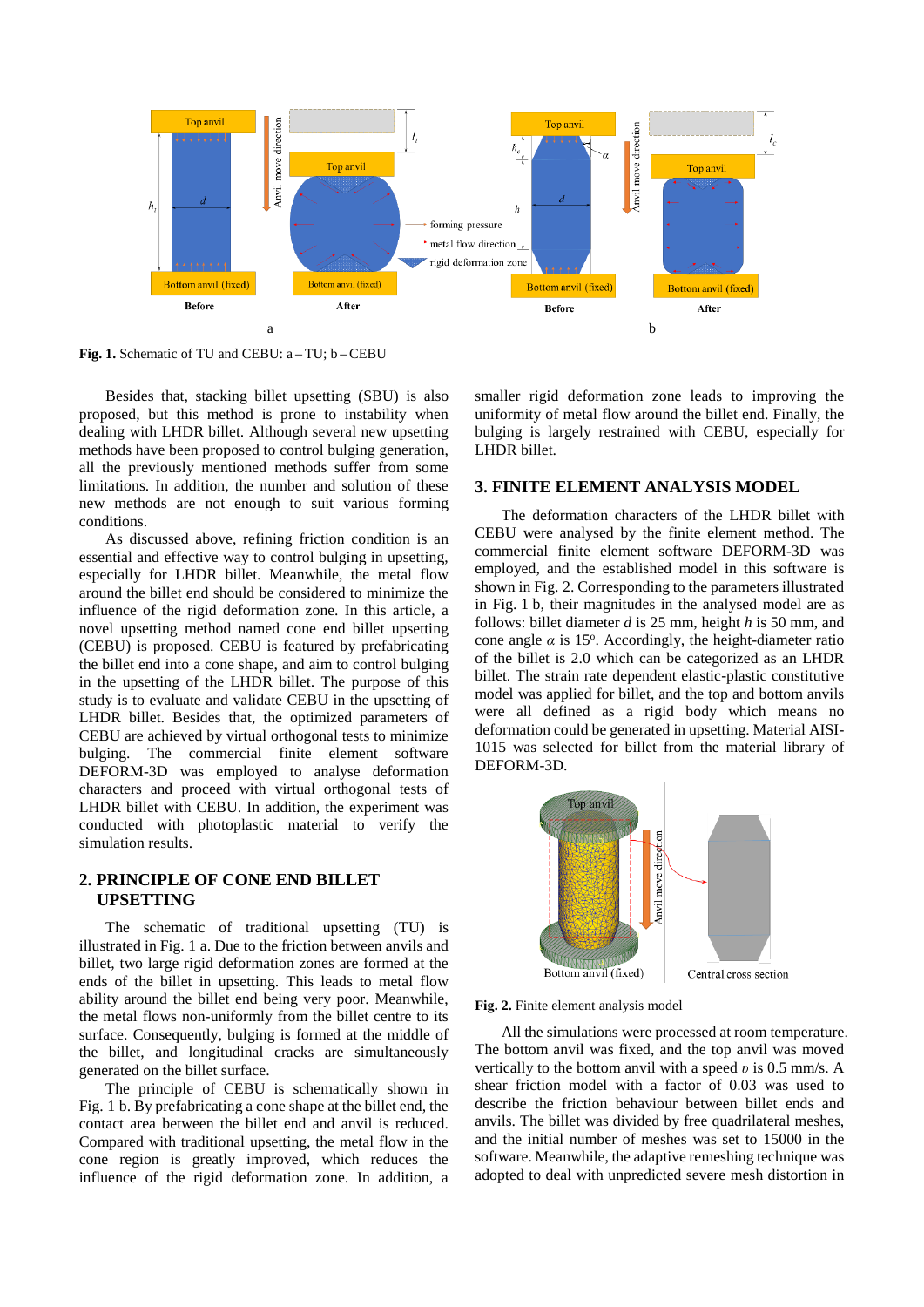simulation. At the end of the simulation, the upsetting reduction ration, which is represented by the ratio of the beginning and ending height of the billet, was reached 2.

#### **4. SIMULATION RESULTS AND DISCUSSION**

The deformation characteristics of billet in upsetting can be reflected by the variation of meshes. When the upsetting ratio is 2, the result of meshes variation on the billet central cross section is shown in Fig. 3. It can be seen from the result that metals in the cone zone flow toward the bevel of the cone in CEBU, which fills the shape vacancy of the cone region. Meanwhile, since the rigid deformation zone formed by CEBU is smaller, there is no bulging on the billet macroscopically.



**Fig. 3.** Variation of meshes after upsetting

The evolution results of effective strain on the centre cross-section of billet during CEBU are shown in Fig. 4. The results show that with increasing upsetting reduction, the friction effect between the billet end and anvil gradually increases. However, due to the prefabricated cone shape at the billet end, the size of the rigid deformation zone largely depends on the diameter of the billet end is very small. Consequently, a large plastic deformation zone is formed around the billet end. With increasing upsetting reduction, the plastic deformation zones around billet ends are gradually approached and merged when the upsetting ratio reaches 2. At the end of the upsetting, the statistical results of equivalent strain for all nodes within the billet are illustrated in Fig. 5. According to the statistical results, a tiny part of the small equivalent strain which represents the rigid deformation zone has been achieved. Meanwhile, the equivalent strain distribution is more concentrated, indicating that a more uniform deformation can be realized by CEBU. As the results and discussion above, it can be deduced that CEBU can effectively control bulging Meanwhile, a more uniform deformation can be achieved which effectively prevent surface longitudinal cracks generation.



**Fig. 4.** Contour plot of equivalent strain in CEBU



**Fig. 5.** Statistical results of the equivalent strain after CEBU

# **5. VIRTUAL ORTHOGONAL OPTIMIZE OF CEBU**

Although the above simulation results have validated CEBU in control bulging, the optimized parameters should be obtained for further using. The virtual orthogonal method, which is successfully used to study influence parameters by finite element analysis [19, 20], was employed here. Billet end taper *α*, pressing speed *υ* and billet height *h* were selected as optimized parameters. Variations of the three parameters with 3 levels  $(L_9(3^3))$  are listed in an orthogonal table as shown in Table.1.

**Table 1.** Parameters used in the virtual orthogonal test  $(L_9(3^3))$ 

| Levels | Parameters |            |    |  |
|--------|------------|------------|----|--|
|        |            | $v$ , mm/s | mm |  |
|        |            |            |    |  |
|        |            |            |    |  |
|        |            |            |    |  |

Corresponding to the levels and parameters used in the virtual orthogonal test, nine simulations should be conducted independently. The three parameters used in these nine simulation models are listed in Table 2. Besides that, the same setting was used in the nine simulation models as proposed in section 2. Forming damage was also considered in this study [23, 24], so the three output results which are damage value, bulging size and equivalent strain were selected to identify the parameter combinations. The parameters and the corresponding simulation results of each simulation model are listed in Table 2.

**Table 2.** Parameters and results of the nine simulation models

| Test | Parameters           |      | Results |        |                |            |
|------|----------------------|------|---------|--------|----------------|------------|
| No.  | $\alpha,$ $^{\rm o}$ | υ.   | h,      | Damage | <b>Bulging</b> | Equivalent |
|      |                      | mm/s | mm      | value  | size, mm       | strain     |
|      | 45                   | 0.5  | 30      | 0.218  | 31.499         | 1.52       |
| 2    | 45                   | 1.0  | 35      | 0.238  | 33.211         | 1.15       |
| 3    | 45                   | 1.5  | 40      | 0.251  | 34.504         | 1.16       |
| 4    | 30                   | 0.5  | 40      | 0.233  | 33.038         | 1.57       |
| 5    | 30                   | 1.0  | 35      | 0.264  | 33.925         | 1.55       |
| 6    | 30                   | 1.5  | 30      | 0.282  | 34.828         | 1.28       |
| 7    | 15                   | 0.5  | 35      | 0.200  | 34.555         | 2.31       |
| 8    | 15                   | 1.0  | 30      | 0.193  | 34.893         | 2.90       |
| 9    | 15                   | 1.5  | 40      | 0.277  | 35.148         | 2.39       |

To evaluate the multi-objective results, the queuing scoring method was employed. For each output parameter,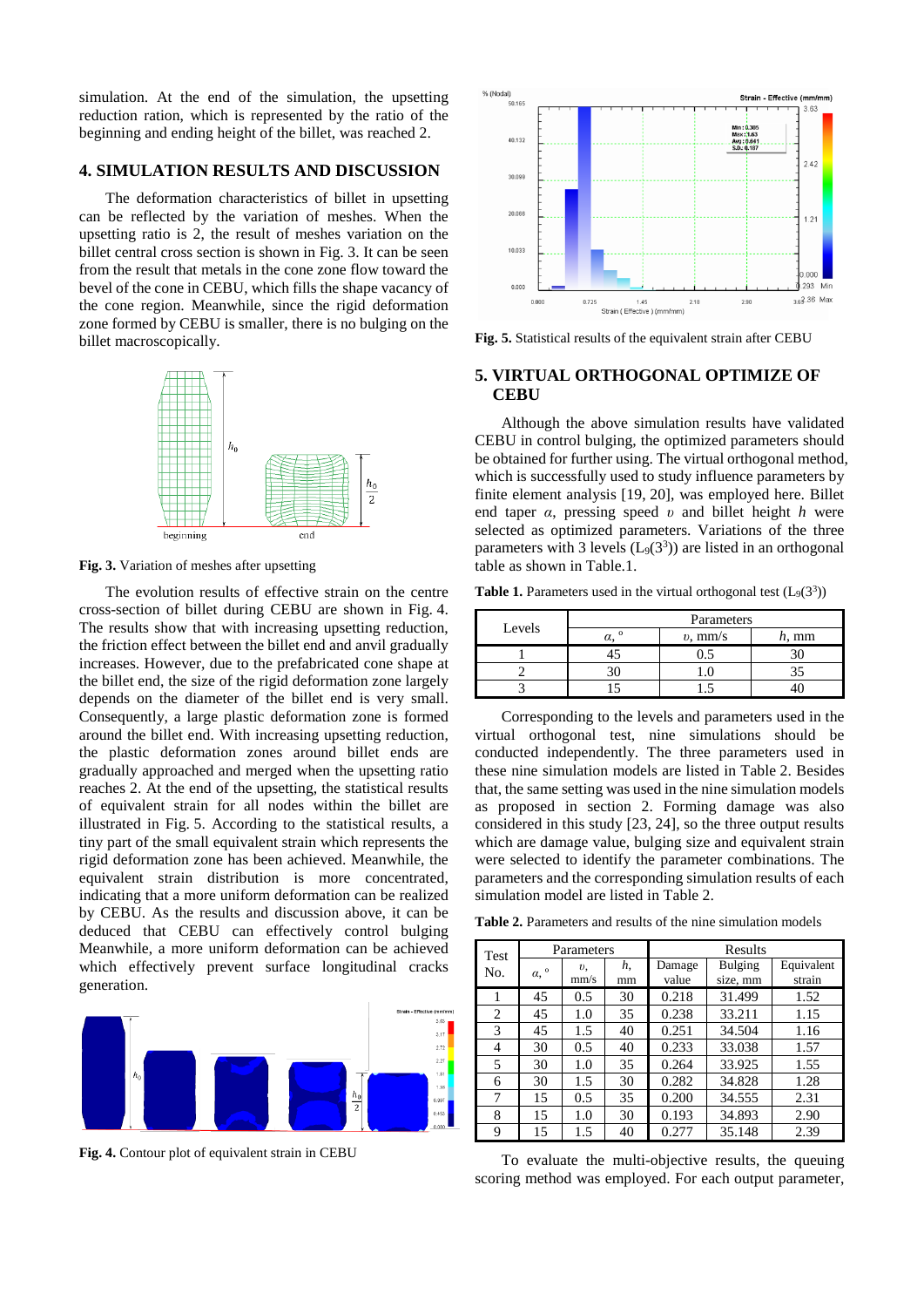its lowest and largest values were scored to 1 and 10 respectively. In addition, the other output parameters were scored by linear interpolation between the lowest and largest values. The scored values of each output parameter are listed in Table 3. Besides that, the score of virtual tests was obtained by the sum of the three scored values in each simulation.

**Table 3.** Results of each test by queuing scoring method

| Test<br>No. | Damage<br>value | <b>Bulging</b><br>size/mm | Equivalent<br>strain | Score |
|-------------|-----------------|---------------------------|----------------------|-------|
| I           | 10.0            | 7.5                       | 2.9                  | 20.4  |
| 2           | 5.8             | 5.5                       | 1.0                  | 12.3  |
| 3           | 2.6             | 4.2                       | 1.0                  | 7.8   |
| 4           | 6.2             | 6.0                       | 3.0                  | 15.2  |
| 5           | 4.4             | 2.9                       | 3.0                  | 9.9   |
| 6           | 1.8             | 1.0                       | 1.6                  | 4.4   |
| 7           | 2.5             | 9.3                       | 6.9                  | 18.7  |
| 8           | 1.6             | 10.0                      | 10.0                 | 21.6  |
| Q           | 1.0             | 1.6                       | 7.4                  | 10.0  |

Based on the results listed in Table 3, the range analysis for multi-objective response values were proceeded. In range analysis, a smaller value means a lower influence on its response value at each factor level. In other words, the smaller value is, the better quality is. Table 4 is the range analysis results of queuing scoring. In Table 4,  $K_1$ ,  $K_2$  and  $K_3$  represent the test scores of factor 1 level, factor 2 level and factor 3 level respectively. Accordingly,  $k_1$ ,  $k_2$  and  $k_3$ represent the average test scores of factor 1 level, factor 2 level and factor 3 level, respectively. In addition, *R* is the range difference describing dispersion degree, which is the difference between the maximum and minimum average scores. According to the test scores, the optimal parameters of CEBU can be obtained as  $\alpha = 15^{\circ}$ ,  $v = 0.5$ mm/s and  $h = 40$  mm.

| Table 4. Range analysis results of queuing scores |  |  |  |  |  |  |
|---------------------------------------------------|--|--|--|--|--|--|
|---------------------------------------------------|--|--|--|--|--|--|

Factor

| 1 avuu                | 1 000 000 1 00                                      |                     |      |  |
|-----------------------|-----------------------------------------------------|---------------------|------|--|
| level                 | α                                                   | $\boldsymbol{\eta}$ | h    |  |
| $K_1$                 | 40.5                                                | 54.3                | 42.7 |  |
| $K_2$                 | 29.5                                                | 43.8                | 30.9 |  |
| $K_3$                 | 50.3                                                | 22.2                | 46.7 |  |
| $k_{1}$               | 13.5                                                | 18.1                | 14.2 |  |
| k <sub>2</sub>        | 9.8                                                 | 14.6                | 10.3 |  |
| $k_3$                 | 16.8                                                | 7.4                 | 15.6 |  |
| R                     |                                                     | 10.7                | 5.3  |  |
| Optimal<br>parameters | $\alpha = 15^{\circ}$ , $v = 0.5$ mm/s, $h = 40$ mm |                     |      |  |

Test scores

The sum of average test scores of each parameter is able to reflect its influence on upsetting quality. According to the results listed in Table 4, the average test scores of these three parameters are illustrated shown in Fig. 6. The comparing results show that pressing speed *υ* is of the largest influence on upsetting quality with CEBU. Meanwhile, the influence of billet end taper *α* is greater than that of billet height *h.*

# **6. EXPERIMENT AND RESULTS**

To validate the results of finite element analysis, experiments proceeded correspondingly. Samples were prepared with polycarbonate whose mechanical response is very close to steel and has been widely used to replace steel in experiments [21, 22].



**Fig. 6.** Range distribution of upsetting parameters

All the samples were prefabricated into a cylinder with height and diameter are 50 mm and 25 mm respectively. In addition, all the billet ends were cut into a cone shape. Then, the samples were polished and annealed at 170 ℃ to eliminate the residual stress within it. Finally, all the samples were upset by WDW-200 electronic testing machine at room temperature with the same upsetting ratio of 2.0. The same friction condition was applied for all the tests. The experiment parameters were derived from the virtual orthogonal test, which values are listed in Table 5.

**Table 5.** Upsetting parameters used in experiments

| Sample          | $h, \text{mm}$ | $v$ , mm/s | $\circ$<br>α. |
|-----------------|----------------|------------|---------------|
| а               |                | 1.5        | 30            |
|                 |                |            | 30            |
|                 | 35             | I.U        | 30            |
|                 | 30             |            |               |
| $\mathbf{\rho}$ |                | 1.U        |               |
|                 |                |            |               |

The shapes of samples after upsetting are shown in Fig. 7.



**Fig. 7.** The shape of samples after upsetting

Obviously, a small bulging has been achieved in all the samples. In addition, parallel longitudinal lines are generated on the sample surface, which indicates a more uniform deformation is obtained in CEBU. The diameters of sample middle and end were measured, and its value are illustrated in Fig. 8. The comparing results show that bulging in sample *b* and *e* are smaller than in others. It is consistent with the optimized results by virtual orthogonal tests, which validates the finite element analysis results.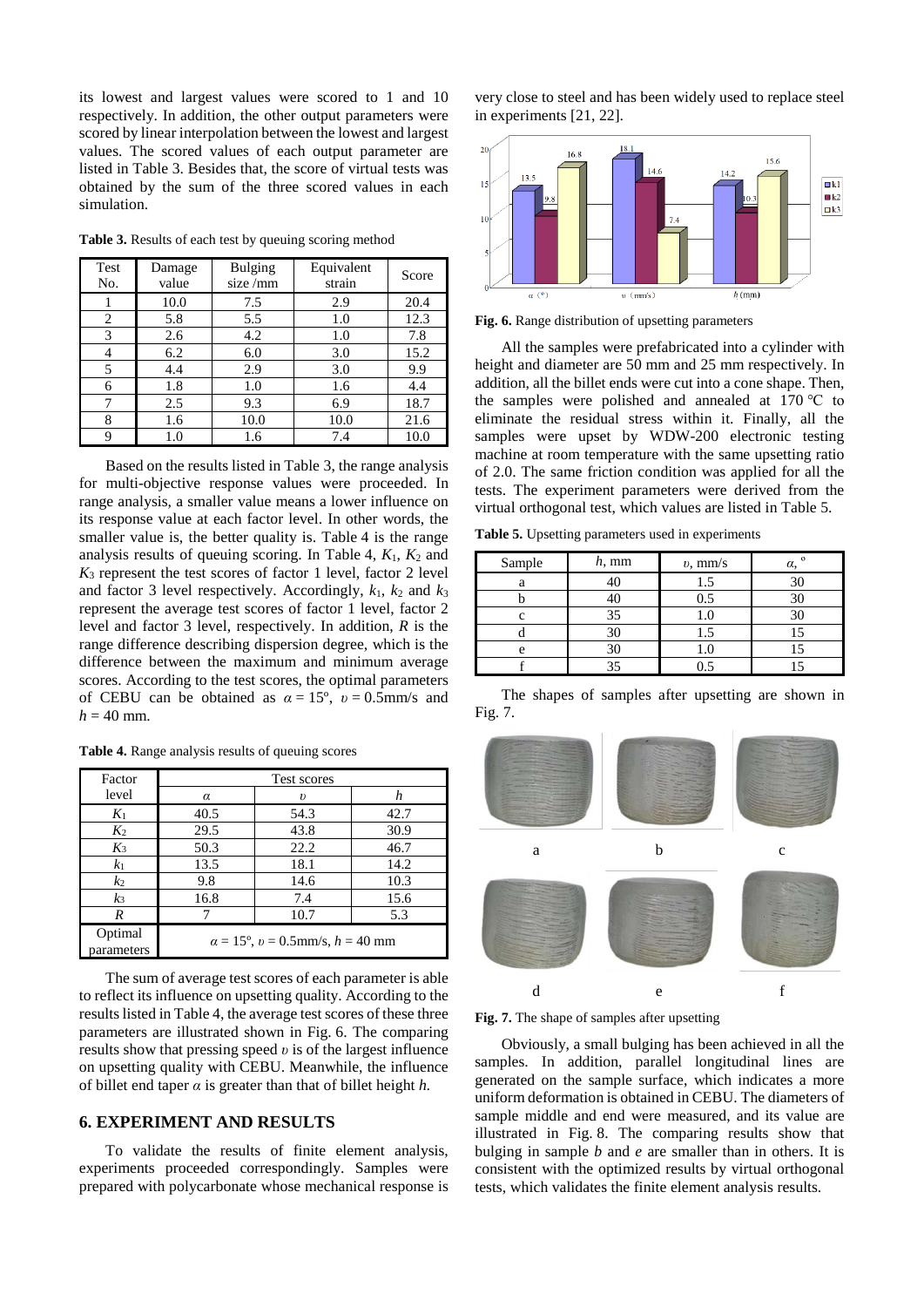

**Fig. 8.** Measurement results of sample diameter

#### **7. CONCLUSIONS**

A novel upsetting method named cone end billet upsetting (CEBU) is proposed in this article, to restrain bulging in upsetting of large height-diameter ratio (LHDR) billet. The finite element analysis results show that CEBU can effectively reduce bulging, and the deformation uniformity in upsetting is greatly improved simultaneously. The influence parameters of CEBU were analyzed and optimized by a virtual orthogonal test, and the optimal parameters were obtained as  $\alpha = 15^{\circ}$ ,  $v = 0.5$  mm/s,  $h = 40$  mm. The simulations were verified by experiments with polycarbonate samples. This study shows that CEBU is a promising method to control bulging in the upsetting of LHDR billet, which can be effectively used in the upsetting of metal parts used in small size precision machine.

#### *Acknowledgments*

This work is partially supported by the National Key R&D Program of China (grant No. 2019YFC0408400), Science and Technology Research Fund of Henan Provincial Science and Technology Department (grant No.212102210004 and No.212102210108), Shandong Province Key R&D Program (grant No.2019TSLH0304), Young Backbone Teachers Training Program of Henan Polytechnic University (grant No.2020XQG-01) and Henan Polytechnic University Innovation Team Project (grant No. T2019-5).

#### **REFERENCES**

- 1. **Rao, J., Syed, K., Appa, J.** Deformation Behavior of Al-4Cu-2Mg Alloy during Cold Upset Forging *Journal of Alloys*  and Compounds 471 (1-2) 2009: pp. 128-136.
- 2. **Joun, M., Lee, H., Lim, S., Lee, K., Cho, G.** Dynamic Strain Aging of an AISI 1025 Steel Coil and its Relationship with Macroscopic Responses during the Upsetting Process *International Journal of Mechanical Sciences* 200 2021: pp. 106423.
	- https://doi.org/10.1016/j.ijmecsci.2021.106423
- 3. **Zhu, S., Zhuang, X., Zhu, Y., Zhao, Z.** Thickening of Cup Sidewall through Sheet-bulk Forming with Controllable Deformation Zone *Journal of Materials Processing Technology* 262 2018: pp. 597 – 604. https://doi.org/10.1016/j.jmatprotec.2018.07.036
- 4. **Yang, T., Hsu, Y.** Study on the Bulging Deformation of the Porous Metal in Upsetting *Journal of Materials Processing Technology* 177 (1 – 3) 2006: pp. 154 – 158.
- 5. **Kim, J., Yang, D.** An Analysis of Upset Forging of Square Blocks Considering the Three-dimensional Bulging of Sides

*International Journal of Machine Tool Design and Research* 25 (4) 1985: pp. 327 – 336.

- 6. **Komori, K.** Predicting Ductile Fracture in Ferrous Materials during Cylinder Upsetting Using an Ellipsoidal Void Model *Theoretical and Applied Fracture Mechanics* 108 2020: pp.102636.
	- https://doi.org/10.1016/j.tafmec.2020.102636
- 7. **Fan, H., Jiang, H., Dong, J., Yao, Z., Zhang, M.** An Optimization Method of Upsetting Process for Homogenized, Nickel-based Superalloy Udimet 720Li Ingot Considering both Cracking and Recrystallization *Journal of Materials Processing Technology* 269 2019: pp. 52 – 64. https://doi.org/10.1016/j.jmatprotec.2019.01.013
- 8. **HariKrishna, C., Nagaraju, C.** Modelling of Cylindrical Upsetting Process for Enhanced Ductile Fracture *Materials Today: Proceedings* 39 (4) 2021: pp. 1629 – 1634. https://doi.org/10.1016/j.matpr.2020.05.767
- 9. **Azushima, A., Yoneyama, S., Utsunomiya, H.** Coefficient of Friction at Interface of Lubricated Upsetting Process *Wear*  $(286 - 287)$  2012: pp. 3 - 7. https://doi.org/10.1016/j.wear.2011.04.008
- 10. **Lin, Z., Chen, C.** Inverse Calculation of the Friction Coefficient for Upsetting a Cylindrical Mild Steel by the Experimental Load *Journal of Materials Processing Technology* 178 (1 – 3) 2006: pp. 297 – 306.
- 11. **Deng, L., Li, X., Jin, J., Wang, X., Li, J.** T-shape Upsetting-Extruding Test for Evaluating Friction Conditions during Rib-<br>web Part Forming Journal of Materials Processing Journal of Materials Processing *Technology* 214 (11) 2014: pp. 2276 – 2283. https://doi.org/10.1016/j.jmatprotec.2014.04.021
- 12. **Coppieters, S., Lava, P., Sol, H., Bael, A., Houtte, P., Debruyne, D.** Determination of the Flow Stress and Contact Friction of Sheet Metal in a Multi-layered Upsetting Test *Journal of Materials Processing Technology* 210 (10) 2010: pp. 1290 – 1296.
- 13. **Hou, J., Ståhlberg, U., Keife, H.** Bulging and Folding-over in Plane-strain Upset Forging *Journal of Materials Processing Technology* 35 (2) 1992: pp. 199 – 212.
- 14. **Tian, B, Kleber, S., Schneller, S., Markiewicz, P.** Influencing Factors of Global and Local Deformation in Hot Compression *Procedia Manufacturing* 15 2018: pp. 381 – 387. https://doi.org/10.1016/j.promfg.2018.07.233
- 15. **Jenner, A., Bai, Y., Dodd, B.** A Shear Instability Criterion Applied to Surface Cracking in Upsetting *Journal of Mechanical Working Technology* 4 (4) 1981: pp. 369 – 375.
- 16. **HariKrishna, C., Nagaraju, C.** Modeling of Cylindrical Upsetting Process for Enhanced Ductile Fracture *Materials Today: Proceedings* 39 (4) 2021: pp. 1629 – 1634. https://doi.org/10.1016/j.matpr.2020.05.767
- 17. **Lin, S.** Stress Analysis of Upsetting with Concave Curve Dies *Journal of Materials Processing Technology* 123 (1) 2002: pp. 36 – 41.
- 18. **Bouchard, P., Lebret, G., Hachem, E.** Identification of Glass Pad Lubricant Viscosity using a Trapping Thermomechanical Test *Journal of Materials Processing Technology* 213 (3) 2013: pp. 392 – 400.
- 19. **Gong, L., Yang, X., Kong, K.** Optimal Design for Outer Rings of Self-lubricating Spherical Plain Bearings Based on Virtual Orthogonal Experiments *Advances in Mechanical Engineering* 10 (6) 2018: pp. 1 – 11. https://doi.org/10.1177/1687814018783402
- 20. **Tai, J., Li, H., Guan, Y.** Simulation of a Maize Ear Picking Device with a Longitudinal Horizontal Roller Based on